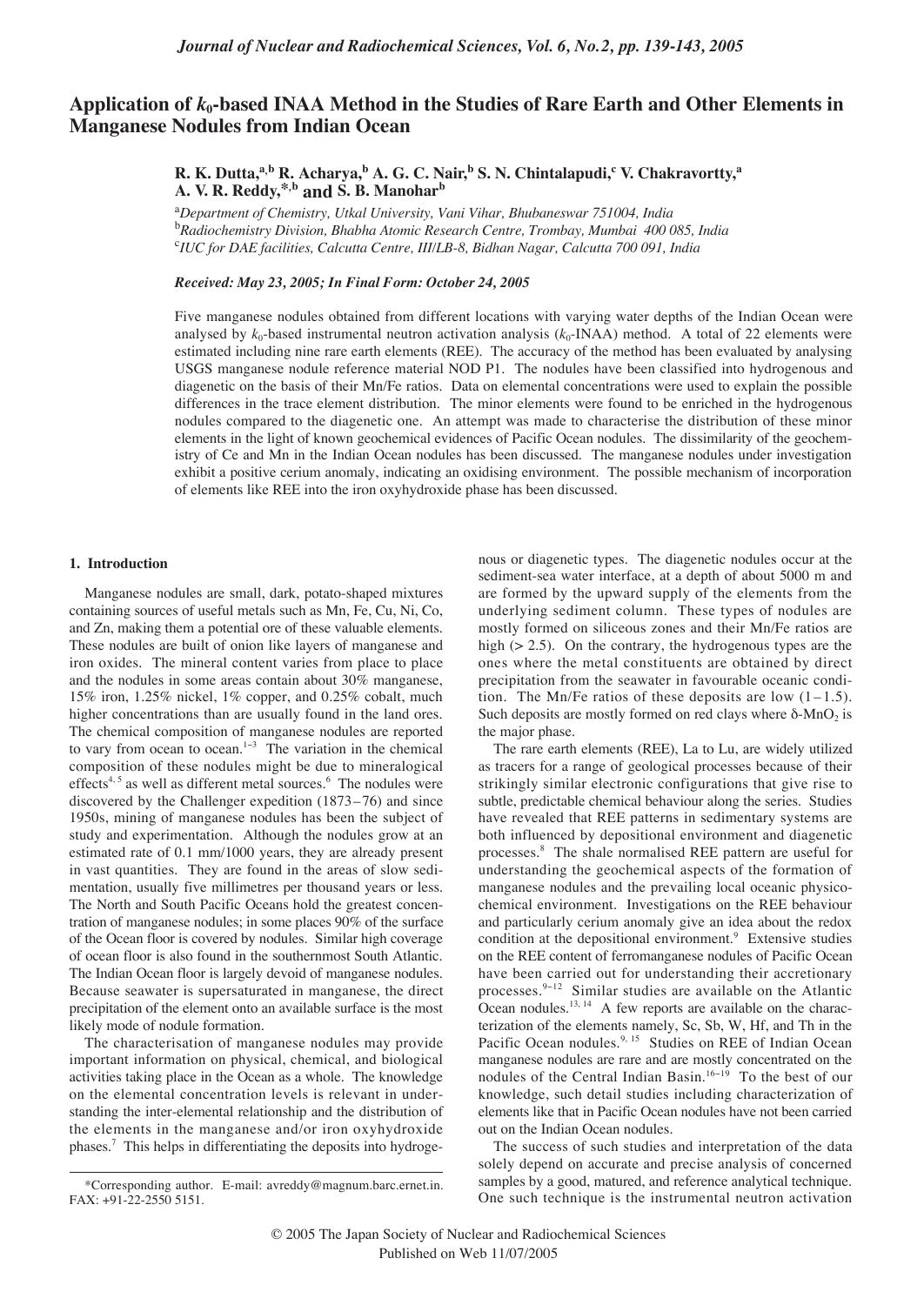analysis (INAA). It has been extensively used for non-destructive multielement determination in various fields like geology, environmental science, and biology. The INAA method is capable to determine major, minor, and trace elements simultaneously. This is one of the best methods for analyzing REE as well as other elements like Sc, Sb, Cs, W, Hf, and Th due to their favourable nuclear properties.<sup>20</sup> The method of INAA does not require special sample preparation and chemical pretreatment, and experiences negligible matrix interferences due to high penetration power of neutron, activating source, and γrays, the measured radiation. The advent of high-resolution gamma ray spectrometer with multichannel analyzer (MCA) using high efficiency HPGe detector has increased the potential of this technique. The use of the single comparator method of INAA, generally known as  $k_0$ -INAA method<sup>21</sup> is versatile for multielement analysis and is easy to adopt. The most important advantage of this method over relative method is that it uses a single comparator instead of multielement standards. The  $k_0$ technique has been evolved over the years by De Corte et al.<sup>21, 22</sup> to achieve better precision and accuracy of the results. It provides an opportunity to determine all elements that are amenable to INAA. The  $k_0$ -INAA method was adapted at Radiochemistry Division, Bhabha Atomic Research Centre, Trombay, Mumbai, India and in use since 1995 for the analysis of varieties of samples including manganese encrustations.<sup>23</sup> As a part of standardization of this method in our laboratory, the  $k_0$ -factors for prominent gamma lines of 38 nuclides with respect to gold single comparator were experimentally determined using elemental standards. A good agreement between the determined and the literature  $k_{0, Au}$ -factors was observed.<sup>24</sup> The developed method of *k*0-INAA was validated using several certified reference materials.24 Kunzendorf and Gwozdz estimated W, Th, and U contents in the US Geological Survey (USGS) nodule standards NOD A1 and NOD P1 for the first time by INAA method.<sup>25</sup>

In this paper, we report the results of elemental concentrations of five manganese nodule samples of Indian Ocean by  $k_0$ -INAA method. Gold was used as the single comparator. Data on elemental concentrations were used to understand the possible differences in the trace element distribution. An attempt has been made to characterize the Indian Ocean nodules by correlating the distributions of Sc, Sb, W, Hf, Th, and REE, especially the Ce anomaly in the light of known geochemical evidences of those of the Pacific Ocean nodules. The USGS manganese nodule reference material NOD P1 was used as a control for evaluating the accuracy of the method.

#### **2. Experimental**

**Sample Description.** The samples, which were obtained from National Institute of Oceanography, Goa, India, were collected from different locations in the Indian Ocean during cruises of the Scandi Surveyor and the 35th Sagar Kanya. The geographical locations and water depths of these manganese nodules are given in Table 1.

**TABLE 1: Sample Locations and Descriptions**

| Sample<br>Code | Latitude<br>(S) | Longitude<br>(E) | Water Depth<br>(m) |
|----------------|-----------------|------------------|--------------------|
| N1             | $9.88^\circ$    | $64.25^{\circ}$  | 4120               |
| N <sub>2</sub> | $11.05^{\circ}$ | $63.63^{\circ}$  | 3600               |
| N <sub>3</sub> | $14.5^\circ$    | $75.73^{\circ}$  | 5175               |
| N <sub>4</sub> | $14.56^{\circ}$ | $75.5^\circ$     | 5200               |
| N <sub>5</sub> | NΑ              | NΑ               | >5000              |

NA – not available

Note: Geographical location is not available for the nodule N5, which is originated from Central Indian Basin.

**Irradiations.** The samples were powdered separately in an agate mortar and were heated in an air oven at 105 ˚C for about 24 h and cooled for 8 h before sample preparation. Samples weighing in the mass range of 75–100 mg were sealed in a polypropylene tubes (2 mm i.d.). The sealed tubes containing the samples together with the accurately weighed gold standard (5 µg), prepared from a standard gold solution, were doubly sealed in polythene. The manganese nodule control sample (NOD P1) was also sealed in the similar way to that of samples. Samples and standards were irradiated at the E8 position of APSARA reactor at BARC, Trombay, Mumbai. The neutron flux at E8 position of APSARA reactor is  $\sim 10^{12}$ cm<sup>-2</sup>s<sup>-1</sup>. The duration of irradiation was varied between 5 min to 7 h depending on the half-life of the radionuclide of interest.

**Radioactive assay.** After an appropriate cooling period, the samples were mounted on standard Perspex plates and assayed for gamma activity using a 16% HPGe detector coupled to a PC based 4K channel analyser in an efficiency calibrated position with reproducible sample-to-detector geometry. The resolution of the detector was found to be 2.0 keV at 1332 keV. A multi gamma ray standard of <sup>152</sup>Eu source was used for efficiency calibration of the detector. A 5 min irradiation time and a longer cooling period of about 8–10 h were selected for the determination of Mn using <sup>56</sup>Mn (half-life 2.58 h). The irradiation time in most of the cases was 7 h. The elements e.g. Na, K, As, La, Lu, Sb, Sm, W, Yb, and Ho were determined with an experimental condition of 7 h irradiation time and 3–7 days of cooling, while Ce, Nd, Co, Eu, Fe, Hf, Sc, and Tb were determined after 12 days of cooling. Half-life of the activation product of Mn, <sup>56</sup>Mn is 2.58 h and the measurements were made after allowing it to decay. On the other hand the activation product of Fe, 59Fe has a half-life of 44.5 days and therefore did not contribute to dead time for the radioactive measurement and also its γ-rays did not interfere in the spectrum. Therefore, it was not difficult for measurement of other nuclides/elements in the presence of high amounts of Mn and Fe. The sample to detector distance was maintained between 8 and 15 cm depending upon the level of radioactivity in the sample to avoid any coincidence effects. Peak areas under the full energy peaks were evaluated via peak fit software PHAST, developed at our institute.<sup>26</sup> The software has features for energy calibration and determination of peak shape parameters. A second order polynomial in energy was used to calibrate the full width at half maximum (FWHM) of the individual peaks and is used for deconvolution of multiple peaks in the gamma ray spectrum.

**Calculations.** The concentration of an element, *Ci*, was calculated using the following formula of  $k_0$ -INAA method.<sup>21, 24</sup>

$$
C_i(\mu g \cdot g^{-1}) = \frac{\frac{N_p/LT}{SDCW}}{\left(\frac{N_p/LT}{SDCw}\right)^*} \cdot \frac{1}{k_0} \cdot \frac{f + Q_0(\alpha)^*}{f + Q_0(\alpha)} \cdot \frac{\varepsilon^*}{\varepsilon},
$$

where  $N_p$  is the net counts, *S* is the saturation factor (1-e<sup>- $\lambda t_i$ </sup>), *D* is the correction factor for decay during cooling  $(e^{-\lambda t_d})$ , *C* is the correction factor for decay during counting  $((1-e^{-\lambda LT})/\lambda LT)$ ,  $t_i$ is the duration of irradiation,  $t_d$  is the cooling time, LT is the live-time of counting, *W* is the mass of the sample, *w* is the mass of the comparator,  $k_0$  is the literature recommended  $k_0$ -factor,<sup>22</sup> and  $Q_0(\alpha)$  is the ratio of cross sections and is equal to  $I_0(\alpha)/\sigma_0$ , where  $I_0(\alpha)$  is the infinitely dilute resonance integral corrected for the non-ideal epithermal neutron flux distribution. The symbol "\*" refers to the corresponding parameters of the comparator. The determined values of  $f$  and  $\alpha$  for the E8 position of APSARA reactor are  $52.2 \pm 2.7$  and  $-0.016 \pm 0.004$ respectively.<sup>24</sup> The relevant nuclear data were taken from Reference 22.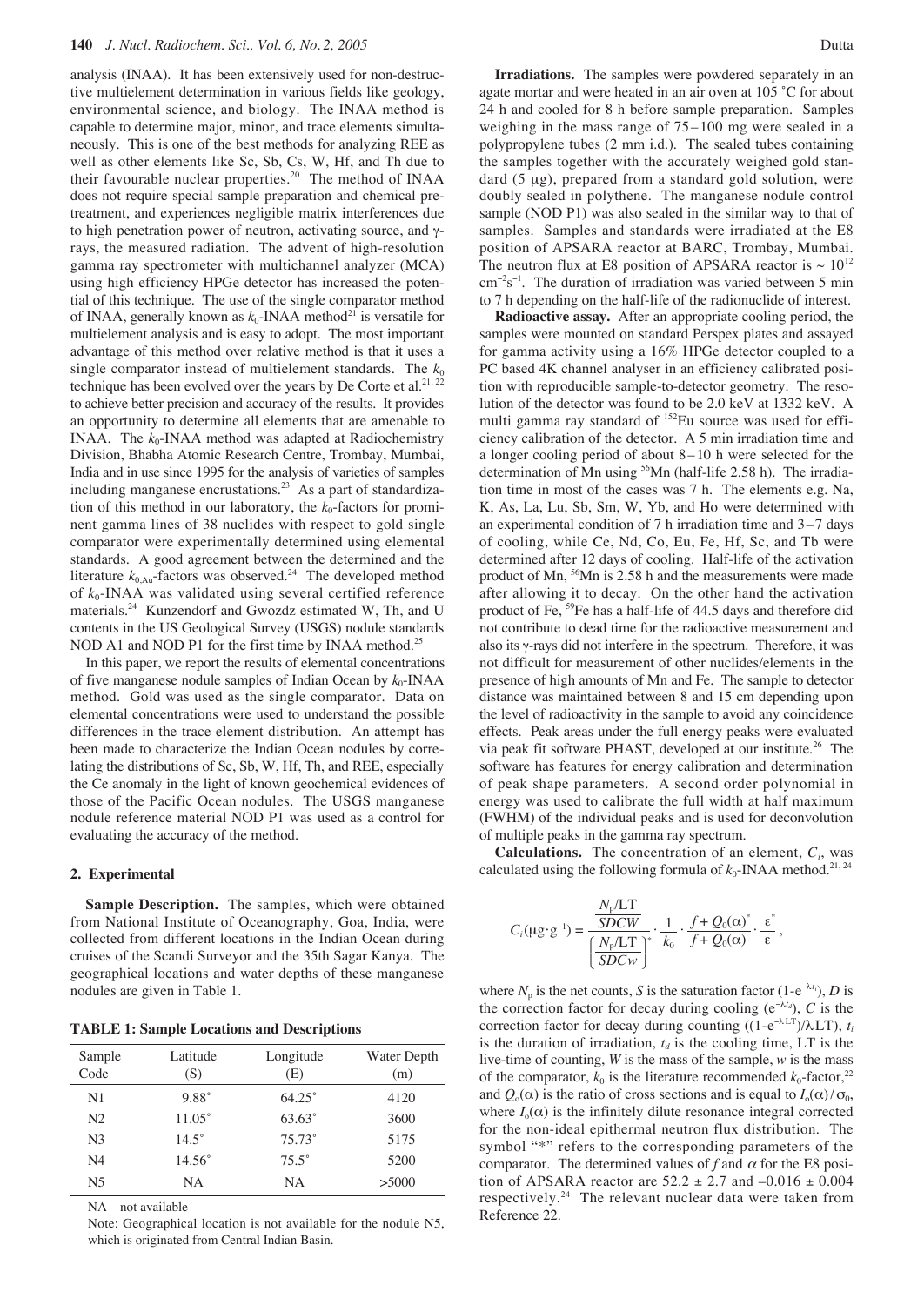#### **3. Results and Discussion**

The determined concentrations of various elements in the USGS NOD P1 and the nodule samples are presented in Tables 2 and 3, respectively. The measured elemental concentrations in the tables are the mean values from four independent mea-

**TABLE 2: Determined Elemental Concentrations (in mg kg–1 unless % is indicated) of the USGS Manganese Nodule Reference Material, NOD P1 by** *k***0-INAA**

| Element | This work                       | Certified, (info) |  |
|---------|---------------------------------|-------------------|--|
| Na $%$  | $1.7 \pm 0.1$                   | 1.63              |  |
| $K\%$   | $(9.8 \pm 0.4) \times 10^{-1}$  | 1.0               |  |
| $Mn\%$  | $29.3 \pm 0.1$                  | 29.1              |  |
| Fe $%$  | $5.8 \pm 0.1$                   | 5.82              |  |
| Sc      | $(49.6 \pm 0.3) \times 10^{-1}$ | <b>NA</b>         |  |
| Co      | $(2.26 \pm 0.05) \times 10^3$   | 2240              |  |
| As      | $37.9 \pm 1.8$                  | <b>NA</b>         |  |
| Sb      | $38.3 \pm 1.6$                  | <b>NA</b>         |  |
| Cs      | $(2.14 \pm 0.06) \times 10^3$   | <b>NA</b>         |  |
| Hf      | $1.4 \pm 0.1$                   | NA                |  |
| W       | $31.7 \pm 2.1$                  | <b>NA</b>         |  |
| Th      | $27.1 \pm 1.7$                  | <b>NA</b>         |  |
| La      | $(1.03 \pm 0.04) \times 10^{2}$ | (104)             |  |
| Ce      | $279 \pm 19$                    | (290)             |  |
| Nd      | $(1.26 \pm 0.06) \times 10^{2}$ | (120)             |  |
| Sm      | $27.9 \pm 1.2$                  | (30)              |  |
| Eu      | $7.2 \pm 0.4$                   | (7.5)             |  |
| Tb      | $1.4 \pm 0.1$                   | <b>NA</b>         |  |
| Ho      | $(12.3 \pm 0.8) \times 10^{-1}$ | NA                |  |
| Yb      | $12.3 \pm 0.4$                  | (13)              |  |
| Lu      | $2.0 \pm 0.1$                   | (1.8)             |  |

surements of samples with their standard deviations  $(\pm 1\sigma)$ . The determined values of the elemental concentration in the reference material (Table 2) are in good agreement with those of the certified values,<sup>27</sup> which reflects the accuracy of the method for analysing manganese nodules. In addition to the elements certified in the USGS Reference material NOD P1 other minor elements e.g. Sc, As, Sb, Cs, Tb, Ho, Hf, W, and Th, which are not available in the certificate, have been estimated.

The Mn/Fe ratio, frequently used as an indicator for hydrogenous or diagenetic nodules,<sup> $7, 28$ </sup> were found to be in the range of 0.9–1.5 for nodules N1–N4 and may thus be considered to be hydrogenous nodules. The higher Mn/Fe ratio for the Central Indian Basin nodule N5 (3.1) may be due to early diagenetic influence mixed with hydrogenous contribution. From Table 3, it is seen that the classification of the nodules on the basis of their Mn/Fe ratios is well reflected from their minor elemental composition. Most of the minor elements, namely, Sc, Co, As, Sb, Hf, W, Th, and REE are observed to be enriched in the hydrogenous nodules (N1–N4) compared to the diagenetic one (N5). On the other hand, the Na and K contents are mostly unaffected by the variation in the Mn/Fe ratio whereas the Cs content is found to be higher for the nodule whose Mn/Fe ratio is high (3.1). These observations are in good agreement with the corresponding elemental profiles of the Pacific Ocean nodules.<sup>9</sup>

In general the mechanism of incorporation of elements like REE into iron hydroxide/oxyhydroxide precipitate is governed by co-precipitation. The two principal ways in which the coprecipitation takes place are adsorption and occlusion. Foreign ions are brought down to the surface of the iron hydroxide precipitate by adsorption and also by occlusion within the crystal structure of the precipitate. All precipitates even colloidal, gelatinous and curdy ones show crystalline structure and the surface area plays a major role on the extent of adsorption of ions. Thus elements like REE, Th, Hf, As, Sb, and W that form either hydroxide or oxyanions are easily brought down by iron

NA – not available; (info) – Information value

|  | TABLE 3: Elemental Concentrations (in mg kg <sup>-1</sup> unless $\%$ is indicated) of Manganese Nodules of Indian Ocean |
|--|--------------------------------------------------------------------------------------------------------------------------|
|--|--------------------------------------------------------------------------------------------------------------------------|

| Elements       | N1               | N <sub>2</sub>   | N <sub>3</sub>   | N <sub>4</sub>   | N <sub>5</sub>  |
|----------------|------------------|------------------|------------------|------------------|-----------------|
| Na %           | $2.44 \pm 0.12$  | $2.56 \pm 0.13$  | $1.75 \pm 0.12$  | $2.08 \pm 0.14$  | $2.32 \pm 0.11$ |
| K%             | $0.57 \pm 0.03$  | $0.58 \pm 0.04$  | $0.40 \pm 0.03$  | $0.50 \pm 0.03$  | $0.48 \pm 0.03$ |
| Mn $%$         | $15.3 \pm 0.5$   | $19.1 \pm 0.7$   | $18.6 \pm 0.6$   | $16.9 \pm 0.5$   | $17.2 \pm 0.4$  |
| Fe $%$         | $16.5 \pm 0.7$   | $21.2 \pm 0.8$   | $13.9 \pm 0.7$   | $11.3 \pm 0.4$   | $5.5 \pm 0.3$   |
| Sc             | $15.7 \pm 0.3$   | $22.9 \pm 0.8$   | $13.7 \pm 0.4$   | $15.3 \pm 0.8$   | $10.9 \pm 0.4$  |
| Co             | $3220 \pm 163$   | $5362 \pm 214$   | $2180 \pm 96$    | $2174 \pm 106$   | $1128 \pm 49$   |
| As             | $76 \pm 8$       | $110 \pm 9$      | $77 \pm 6$       | $61 \pm 5$       | $39 \pm 4$      |
| ${\rm Sb}$     | $18.9 \pm 0.7$   | $21.6 \pm 0.8$   | $19.5 \pm 0.8$   | $17.9 \pm 0.6$   | $12.2 \pm 0.6$  |
| $\mathbf{C}$ s | $321 \pm 7$      | $379 \pm 16$     | $216 \pm 12$     | $267\pm9$        | $718 \pm 24$    |
| Hf             | $6.52 \pm 0.37$  | $6.61 \pm 0.35$  | $8.54 \pm 0.46$  | $7.14 \pm 0.49$  | $3.40 \pm 0.22$ |
| W              | $67.1 \pm 4.3$   | $77.8 \pm 6.8$   | $49.2 \pm 3.9$   | $46.6 \pm 4.5$   | $42.5 \pm 4.4$  |
| Th             | $42.5 \pm 2.4$   | $50.5 \pm 3.3$   | $48.5 \pm 2.9$   | $47.2 \pm 2.9$   | $24.6 \pm 1.4$  |
| La             | $142.2 \pm 6.4$  | $257.5 \pm 10.2$ | $204.8 \pm 7.9$  | $184.4 \pm 8.6$  | $98.6 \pm 8.2$  |
| Ce             | $951 \pm 34$     | $1862 \pm 83$    | $1246 \pm 48$    | $948 \pm 39$     | $502 \pm 23$    |
| Nd             | $137.4 \pm 7.2$  | $196.6 \pm 9.8$  | $167.7 \pm 7.6$  | $138.4 \pm 9.7$  | $88.3 \pm 7.2$  |
| Sm             | $28.2 \pm 1.1$   | $42.8 \pm 2.1$   | $42.1 \pm 2.1$   | $34.4 \pm 1.1$   | $20.3 \pm 0.9$  |
| Eu             | $6.74 \pm 0.56$  | $11.14 \pm 0.66$ | $8.70 \pm 0.83$  | $7.55 \pm 0.72$  | $4.76 \pm 0.38$ |
| Tb             | $3.24 \pm 0.33$  | $4.82 \pm 0.34$  | $3.31 \pm 0.37$  | $3.09 \pm 0.29$  | $2.62 \pm 0.33$ |
| Ho             | $4.78 \pm 0.64$  | $6.89 \pm 0.91$  | $6.53 \pm 0.87$  | $5.78 \pm 0.64$  | $2.97 \pm 0.32$ |
| Yb             | $19.32 \pm 0.59$ | $32.43 \pm 1.08$ | $24.22 \pm 1.03$ | $21.41 \pm 0.98$ | $9.85 \pm 0.63$ |
| Lu             | $3.48 \pm 0.13$  | $6.22 \pm 0.24$  | $4.62 \pm 0.13$  | $3.82 \pm 0.13$  | $1.58 \pm 0.11$ |
| $Ce^*$         | $+0.48$          | $+0.54$          | $+0.46$          | $+0.39$          | $+0.37$         |
| Mn/Fe          | $0.93 \pm 0.05$  | $0.90 \pm 0.05$  | $1.3 \pm 0.1$    | $1.5 \pm 0.1$    | $3.1 \pm 0.2$   |
| $(La/Lu)^*$    | 0.61             | 0.62             | 0.66             | 0.72             | 0.94            |
| $\Sigma$ REE   | $1296 \pm 35$    | $2420 \pm 84$    | $1708 \pm 49$    | $1347 \pm 41$    | $731 \pm 25$    |
| Ce/La          | $6.7 \pm 0.3$    | $7.2 \pm 0.5$    | $6.1 \pm 0.3$    | $5.1 \pm 0.3$    | $5.1 \pm 0.3$   |

 $Ce^*$  = Magnitude of cerium anomaly, calculated using the relation log [3Ce/(2La+Nd)], as given by Elderfield and greaves.<sup>9</sup>  $(La/Lu)^* = (La<sub>sample</sub>/La<sub>NASC</sub>)/(Lu<sub>sample</sub>/Lu<sub>NASC</sub>)$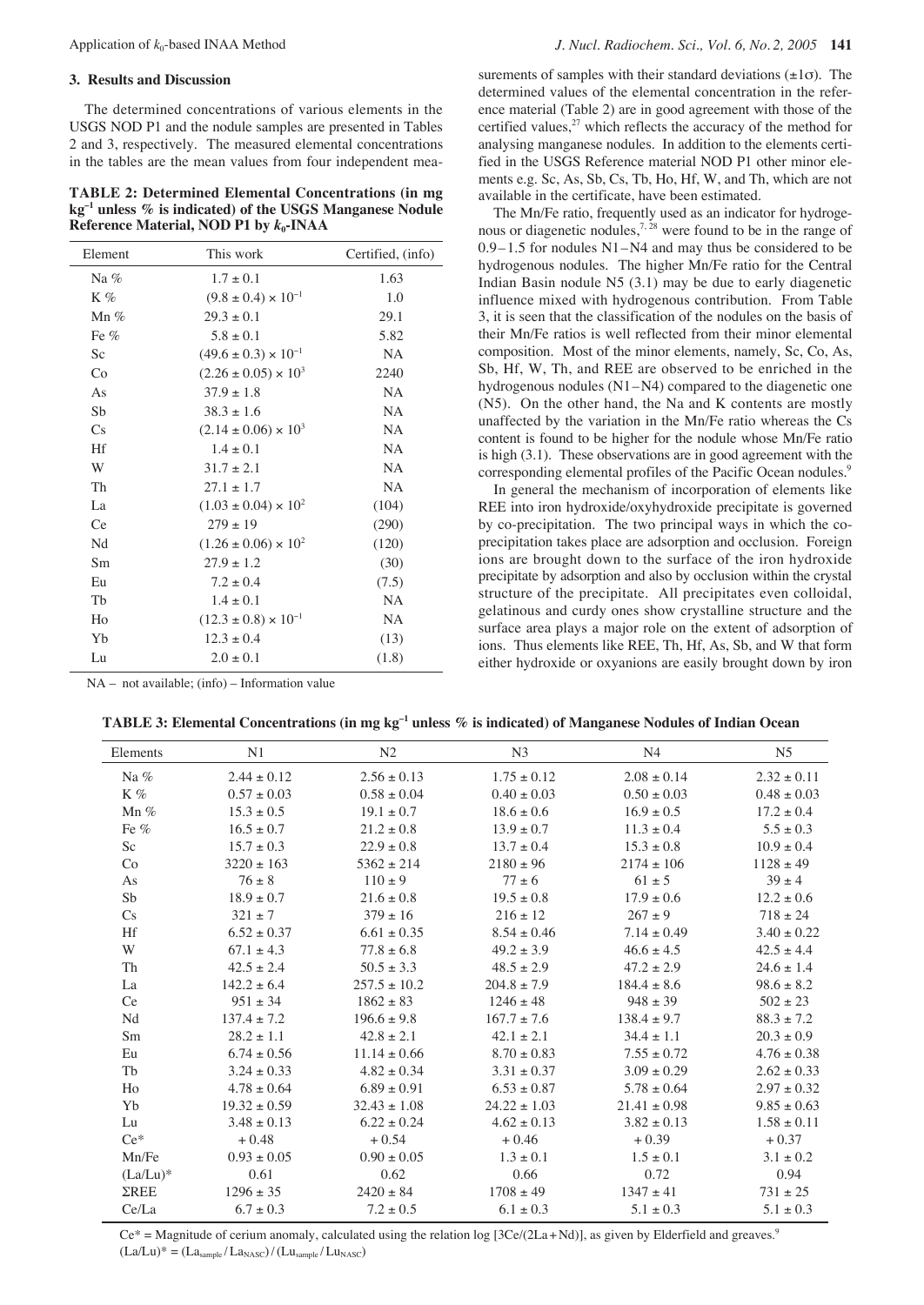hydroxide precipitate. Adsorption is dependent on the pH of the zero point charge ( $pH_{zpc}$ ) of the sorbing medium. The  $pH_{zpc}$ of ferrihydrite is 8.0 and that for manganese oxides is  $2.2<sup>3</sup>$ Since the pH of the sea water is  $\sim$  8.0, the anionic species in the sea water environment are thus expected to be adsorbed on positive surface charge of the ferric oxyhydroxide while the cationic species would adsorb on the negative surface charge of the  $\delta$ -MnO<sub>2</sub> phase.

It may be observed from Table 3 that higher Co content was observed for the hydrogenous nodules originating at relatively shallower depth, i.e. on the elevated areas (nodules N1 and N2) compared to the hydrogenous nodules originating at greater water depths (N3 and N4). Such a negative correlation between Co content in nodules and water depth is consistent with the earlier report by Cronan and Tooms. $30$  The Na and K contents do not vary appreciably with the variation in their corresponding Mn/Fe ratio and their contribution could be due to sea salt component and terrigenous input as described by Kunzendorf et al. $31$  It may be assumed that these mono-valent species are deposited in the nodules as a separate phase and are not taken up by either Fe or Mn oxide phases. However, it could be observed from Table 3 that the Cs content is significantly larger in the Central Indian Basin nodule (N5) compared to the hydrogenous nodules. Caesium, which exists as  $Cs<sup>+</sup>$  in the seawater environment may have been adsorbed on the negatively charged surface of  $δ$ -MnO<sub>2</sub>. The W content is found to be higher in the nodules originated at elevated areas, i.e. nodules N1 (67.1 mg  $kg^{-1}$ ) and N2 (77.8 mg  $kg^{-1}$ ) than in the nodules occurring at greater depth (43–49 mg kg<sup>−</sup><sup>1</sup> ). The information on the distribution of W in the Indian Ocean manganese nodules are rare compared to the Pacific Ocean nodules.<sup>9, 31</sup> Tungsten exists as an oxyanionic species  $(WO<sub>4</sub><sup>2</sup>)$ in seawater<sup>32</sup> and are thus adsorbed on the surface of the positvely charged ferric oxyhydroxide phase. Kunzendorf and Glasby suggested that tungsten is not deposited by direct precipitation from seawater rather the oxyanionic species are adsorbed on the charged surface of the sorbing colloids.<sup>31</sup>

The distribution pattern observed for As and Sb, too, are in close resemblance to that of the distribution of W in the Indian Ocean nodules. This is well expected as these elements also form oxyanionic species and are thus sorbed on the ferric oxyhydroxide phase. The Sb concentration in Indian Ocean nodules are found to be less compared to those of equatorial and SW Pacific Ocean nodules.<sup>9</sup> It should be mentioned here that the correlation of Sb with Mn as previously reported by Moore et al. in Pacific Ocean nodules<sup>33</sup> could not be observed. It is interesting to note here that the Th concentrations for the hydrogenous nodules (N1–N4) are of nearly similar values in spite of the variation in their Fe and Mn contents. However, the Th concentration in the iron depleted nodule of the Central Indian Basin (N5) is significantly low. This indicates the affinity of Th towards iron oxyhydroxide phase. Thorium hydroxide may have been co-precipitated with ferric oxyhydroxide phase. Our finding gets support from the reports of Shaw and Francois, $34$  who explained the co-precipitation of Th with Fe and Al hydroxide.

**Rare Earth Elements (REE).** It is evident from Figure 1 that the Fe enriched nodules of Indian Ocean are associated with higher sum of the rare earth elements (ΣREE) (Table 3), which indicate that the REE are preferentially distributed in the iron oxyhydroxide phase. Significantly large ΣREE contents in the hydrogenous nodules are attributed to slow growth rate of these deposits and thereby favorable for co-precipitation/adsorption from seawater and are preferably carried by the ferric phosphate phase.35 The depletion of ΣREE in the nodule N5 is thought to reflect the diagenetic influence.<sup>28</sup> The North American Shales Composite (NASC) data, taken from the reference by Henderson,  $36$  have been used for normalizing the REE contents of nodules, i.e. [REE<sub>sample</sub>/REE<sub>NASC</sub>]. It is evident



**Figure 1.** Scatter plot showing variation of total REE content with Fe content in hydrogenous nodules of Indian Ocean.



**Figure 2.** North American Shales Composite (NASC) normalised REE patterns of manganese nodules of Indian Ocean.

from Table 3 that the ΣREE of the nodules vary inversely with the Mn/Fe ratio. Such a phenomenon could be attributed to the adsorption process and is in good agreement with reports by Glasby and Thijssen.<sup>35</sup> The nodules under investigations exhibit a positive cerium anomaly (Figure 2), which is calculated by using the formula, log [3Ce/(2La+Nd)], where, Ce, La, and Nd are NASC normalised values.<sup>10</sup> The positive Ce anomaly indicates the oxidising bottom environment at the depositional sites. In the oxidising condition,  $Ce^{3+}$  is oxidised to  $Ce^{4+}$  and are precipitated as  $Ce(OH)<sub>4</sub>$ , preferentially on the ferric hydroxide colloidal particles.<sup>9, 18</sup> Further, a negative correlation between Ce/La and Mn/Fe was observed in our studies as evident from Table 3. The highest Ce/La ratio (7.2) is observed for the lowest Mn/Fe ratio (0.90) and our observation is consistent with the earlier observations from Pacific Ocean nodules.<sup>9, 12, 37</sup> This indicates the dissimilarity of the geochemistry of Ce and Mn. The fractionation of light REE (LREE) and heavy REE (HREE) has been obtained from the  $(La/Lu)^*$  ratio, i.e.  $[(La<sub>sample</sub>/La<sub>shale</sub>)/(Lu<sub>sample</sub>/Lu<sub>shale</sub>)]$ . The magnitude of the (La/Lu)\* ratio was found to be less than one (Table 3), which suggests marginal enrichment of HREE over LREE. The enrichment of HREE might be due to small ion size, whereby they can be incorporated more easily into iron oxyhydroxide matrix than the LREE.